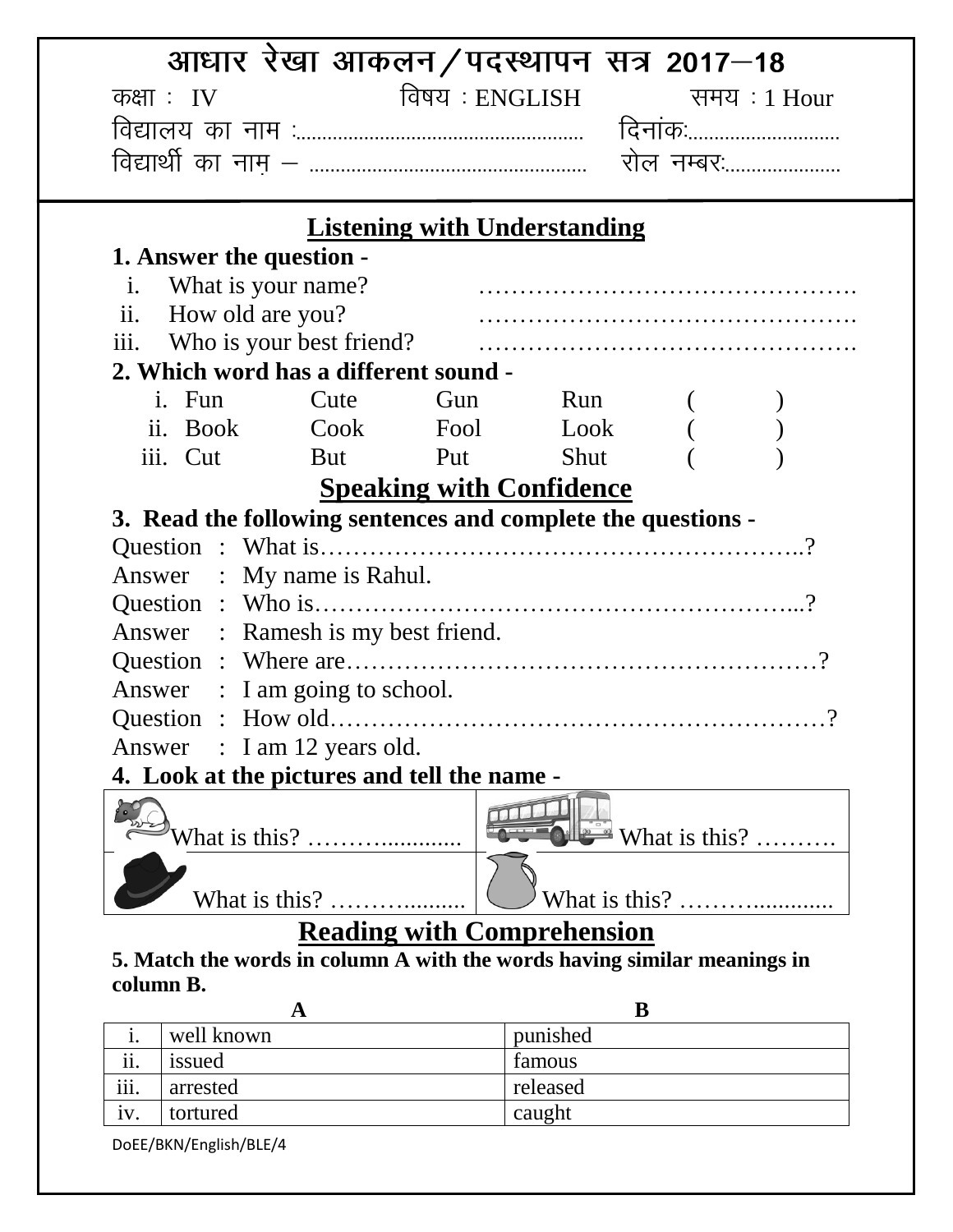### **6. Read the poem and answer the questions.**

At the crossroads can be seen, Three bright lights, Red, Orange and Green. "Stop" says the Red, "There is traffic ahead". Orange says "Wait! You won't be late!" Green says, "Go! Don't be slow. It's safe and clear, Have no fear!"



- i. What do you see at the crossroads?
- \_\_\_\_\_\_\_\_\_\_\_\_\_\_\_\_\_\_\_\_\_\_\_\_\_\_\_\_\_\_\_\_\_\_\_\_\_\_\_\_\_\_\_ ii. Which traffic light tells us to stop?
- iii. What should we do to avoid accidents?

### **7. Say whether the following sentences are true or false -**

\_\_\_\_\_\_\_\_\_\_\_\_\_\_\_\_\_\_\_\_\_\_\_\_\_\_\_\_\_\_\_\_\_\_\_\_\_\_\_\_\_\_\_

\_\_\_\_\_\_\_\_\_\_\_\_\_\_\_\_\_\_\_\_\_\_\_\_\_\_\_\_\_\_\_\_\_\_\_\_\_\_\_\_\_\_\_



# **Writing**

**8. Join the letters in the given space and make new words -**

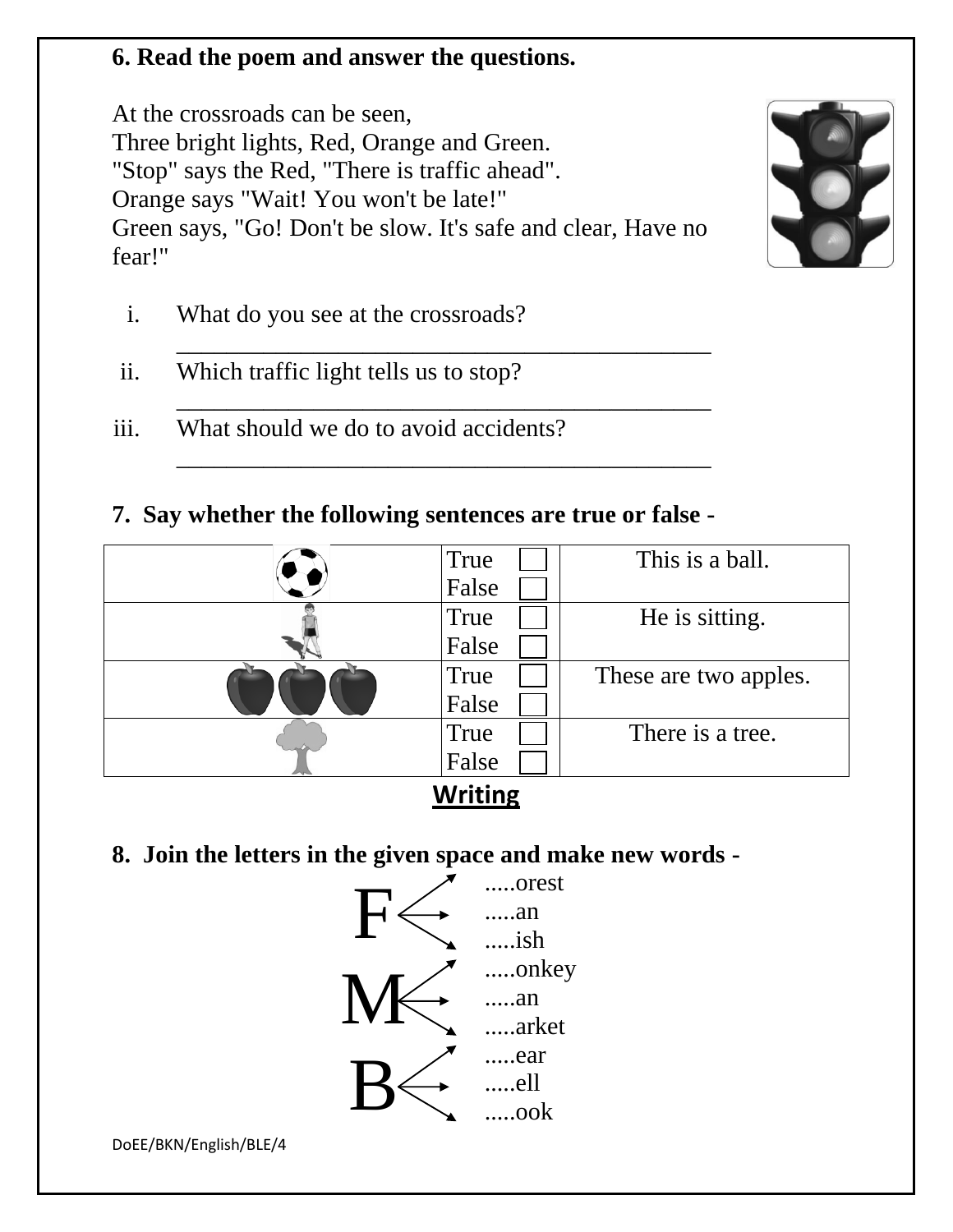## **9. Fill in the blanks by choosing the appropriate words that are given in the box.**

|             | garbage                              | homework                                         | city | pencil | dustbin |  |  |  |
|-------------|--------------------------------------|--------------------------------------------------|------|--------|---------|--|--|--|
|             | i.                                   |                                                  |      |        |         |  |  |  |
| ii.         |                                      |                                                  |      |        |         |  |  |  |
|             |                                      |                                                  |      |        |         |  |  |  |
| iv.         |                                      |                                                  |      |        |         |  |  |  |
|             | 10. Write five lines about the cow - |                                                  |      |        |         |  |  |  |
| 1.          |                                      |                                                  |      |        |         |  |  |  |
| ii.         |                                      |                                                  |      |        |         |  |  |  |
| iii.        |                                      |                                                  |      |        |         |  |  |  |
| iv.         |                                      |                                                  |      |        |         |  |  |  |
| V.          |                                      |                                                  |      |        |         |  |  |  |
|             |                                      | 11. Answer the questions in one word -           |      |        |         |  |  |  |
| $\dot{1}$ . |                                      | How many times should we brush our teeth in day? |      |        |         |  |  |  |
| ii.         | When do you play with your friends?  |                                                  |      |        |         |  |  |  |
|             |                                      | $\Gamma$ -----4'-----1 $\Gamma$ ----------       |      |        |         |  |  |  |

## **Functional Grammar**

**12. Circle the silent alphabet in given words -**

| <b>Knife</b> | Hour         | <b>Honest</b> | Knee |
|--------------|--------------|---------------|------|
| <b>Know</b>  | <b>Knock</b> | <b>Walk</b>   | Talk |

**13. Give the opposites of the words listed below. You may choose these words from the box.**

|                | short                  | empty                                 | stop | weep | sit | take | out | young |
|----------------|------------------------|---------------------------------------|------|------|-----|------|-----|-------|
| $\mathbf{1}$ . | old                    |                                       |      |      |     |      |     |       |
| ii.            | start                  |                                       |      |      |     |      |     |       |
| iii.           | give                   |                                       |      |      |     |      |     |       |
| iv.            | 1n                     |                                       |      |      |     |      |     |       |
| V.             | stand                  |                                       |      |      |     |      |     |       |
| vi.            | laugh                  |                                       |      |      |     |      |     |       |
| vii.           | tall                   |                                       |      |      |     |      |     |       |
| viii.          | full                   |                                       |      |      |     |      |     |       |
|                |                        | 14. Fill in the blank with is/am/are. |      |      |     |      |     |       |
| 1.             |                        |                                       |      |      |     |      |     |       |
| ii.            |                        |                                       |      |      |     |      |     |       |
| iii.           |                        |                                       |      |      |     |      |     |       |
|                | DoEE/BKN/English/BLE/4 |                                       |      |      |     |      |     |       |